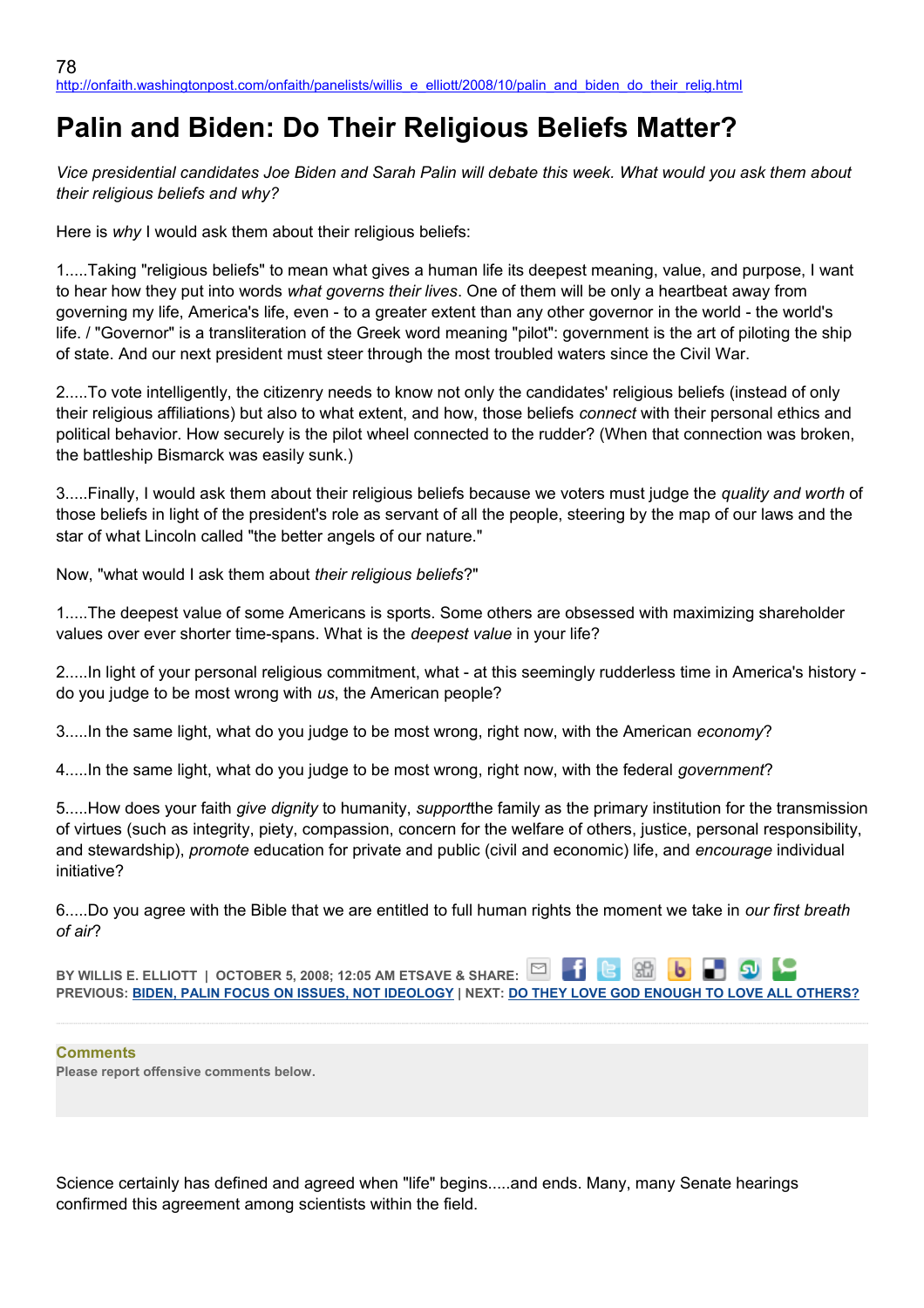It is, put simply, within minutes of the process of cell division.

Cell division begins shortly after conception, and continues unabated until what we refer to as "death".

"life" has been scientifically defined for some time.

The point where many differ is whether that "life" is human-looking enough to call "human life".

To me.....life is life and for "us" to say that life without breath isn't really "life" is like saying ice isn't water because it doesn't flow.

Once again, thanks for letting me comment.

**POSTED BY: DANNYR | OCTOBER 13, 2008 2:19 PM [REPORT OFFENSIVE COMMENT](mailto:blogs@washingtonpost.com?subject=On%20Faith%20Panelists%20Blog%20%20%7C%20%20DannyR%20%20%7C%20%20Palin%20and%20Biden:%20%20Do%20Their%20Religious%20Beliefs%20Matter?%20%20%7C%20%204550821&body=%0D%0D%0D%0D%0D================%0D?__mode=view%26_type=comment%26id=4550821%26blog_id=618)**

Dr. Elliot wrote: "

4

(To Homesower) Yes, abortion is "an awful choice." But so is continuing an unwanted pregnancy."

So true, but my point was that if it was merely a fetus and not a living human being it would not be an "awful choice" just a choice. The "awful" part speaks to our conscience screaming for attention.

Not only does this go to the vital issue of whether it is a living person, it addresses the issue of whether it is a sin. Last I checked carrying an unwanted pregnancy was not a sin. As a minister of the gospel you should recognize that any choice between sin and "non-sin" should be answered by choosing not to sin.

Of course this is forgivable. Jesus' blood covers this sin, but that doesn't mean we should choose to sin. We may be forgiven, but it will carry a price. As my pastor says "Sin will take farther than you want to go, keep you longer than you want to stay, and make you pay a price you cannot pay".

**POSTED BY: HOMESOWER | OCTOBER 7, 2008 5:13 PM [REPORT OFFENSIVE COMMENT](mailto:blogs@washingtonpost.com?subject=On%20Faith%20Panelists%20Blog%20%20%7C%20%20homesower%20%20%7C%20%20Palin%20and%20Biden:%20%20Do%20Their%20Religious%20Beliefs%20Matter?%20%20%7C%20%204547382&body=%0D%0D%0D%0D%0D================%0D?__mode=view%26_type=comment%26id=4547382%26blog_id=618)**

As for claiming that human rights in America must come through religion, ...that's really dangerous territory, if one too often indulged by people who take comfort in notions of 'A Christian nation.'

This is not a country Christians gave us, so much as one made safe for Christianity, (and me, theoretically) because \*unalienable human rights are the basis,\* ...not a 'gift of religion' to be given or taken away or interpreted as a religious functionary or panderer pleases.

It may be said they are \*endowed by whatever Creator,\* (without defining the term with a name) ...but it says this was done \*unalienably,\* ...they cannot be taken away. Not by a religious authority, not by \*anyone\* however holy.

This is the \*basis,\* ...all our laws \*follow\* from this assertion: not an inconvenient side effect or something to be recontextualized.

**POSTED BY: PAGANPLACE | OCTOBER 7, 2008 2:59 PM [REPORT OFFENSIVE COMMENT](mailto:blogs@washingtonpost.com?subject=On%20Faith%20Panelists%20Blog%20%20%7C%20%20Paganplace%20%20%7C%20%20Palin%20and%20Biden:%20%20Do%20Their%20Religious%20Beliefs%20Matter?%20%20%7C%20%204547335&body=%0D%0D%0D%0D%0D================%0D?__mode=view%26_type=comment%26id=4547335%26blog_id=618)**

"1.....Taking "religious beliefs" to mean what gives a human life its deepest meaning, value, and purpose, I want to hear how they put into words what governs their lives."

Actually, I think this is the \*last\* thing I want to hear from a political candidate about religion.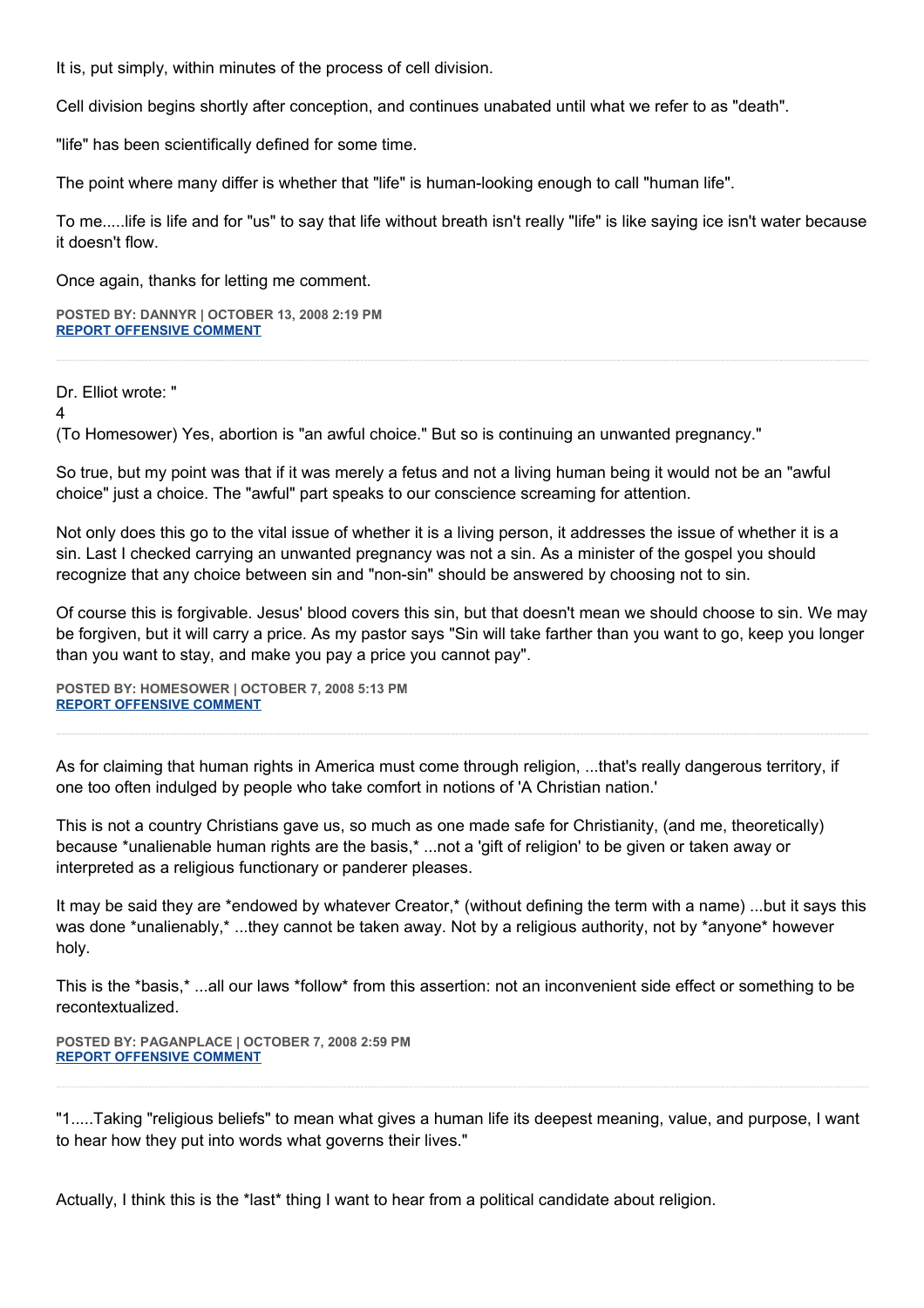People can give the 'acceptable' answer and claim their lives are governed by the most wholesome and agreeable thing ever, and still advocate policies that in effect contravene good governance, or even the very 'values' they claim to represent.

When we make \*that\* a concern, people cast doubt on who 'governs' candidates with established records and positions, in fact \*substitute\* whatever idea of these things they can scaremonger over, for what they say and have done....

While giving a complete \*pass\* on what the religion in politics concerns are \*really\* about.

Namely. Ideology.

Call greed and oppresion 'Godly,' then people use the name of your savior to cover up incompetence, corruption, and even ill-will.

Call social awareness and realistic and educated efforts to seek the good \*ungodly,\* and well, what actually 'governs' someone's personal life becomes a question of who panders the most.

What one might say about something so personal and unverifiable has nothing to do with the business of government. People misrepresent what they believe, and what that means, all the time, usually by sloganeering and just saying 'God' and 'Jesus' a lot.

Frankly, I think it sets 'believers' up as crying, 'Lie to me!'

While being most suspicious of those who may well have the deepest of personal faiths, ...or not, but refuse to indulge in such... detachment, really, between creed and action.

Or even competence.

You, Reverend, should know better than trying to judge what's in people's hearts, never mind try to make policy by it.

**POSTED BY: PAGANPLACE | OCTOBER 7, 2008 2:45 PM [REPORT OFFENSIVE COMMENT](mailto:blogs@washingtonpost.com?subject=On%20Faith%20Panelists%20Blog%20%20%7C%20%20Paganplace%20%20%7C%20%20Palin%20and%20Biden:%20%20Do%20Their%20Religious%20Beliefs%20Matter?%20%20%7C%20%204547330&body=%0D%0D%0D%0D%0D================%0D?__mode=view%26_type=comment%26id=4547330%26blog_id=618)**

# TO GLADRUNNER

1

From my responses to you, you could easily make your own list of rights.

2

Listing rights reverses the Biblical order, which is God's nature & work > our responsibilities > our rights. We are "conceived" in God's mind, in physical wombs, then in social wombs (families, communities, where in relationships we become fully human).

3

The American mind is an interweave of Bible (which begins with God) and Enlightenment (which begins with us). Beginning with us, it's proper to list "human rights." I agree with the U.N. "Universal Declaration of Human Rights," which (by Eleanor Roosevelt's heart and hand) interweaves Biblical insights.

4

(To Homesower) Yes, abortion is "an awful choice." But so is continuing an unwanted pregnancy.

**POSTED BY: WILLIS E. ELLIOTT | OCTOBER 7, 2008 1:27 PM [REPORT OFFENSIVE COMMENT](mailto:blogs@washingtonpost.com?subject=On%20Faith%20Panelists%20Blog%20%20%7C%20%20Willis%20E.%20Elliott%20%20%7C%20%20Palin%20and%20Biden:%20%20Do%20Their%20Religious%20Beliefs%20Matter?%20%20%7C%20%204547295&body=%0D%0D%0D%0D%0D================%0D?__mode=view%26_type=comment%26id=4547295%26blog_id=618)**

Mr. Elliot, thank you for responding and your patience. "Answer, nowhere: no listing, "

If I were to ask a learned priest what miracles jesus performed in his earthly life, he could rattle off a list even though no such biblical list exists either.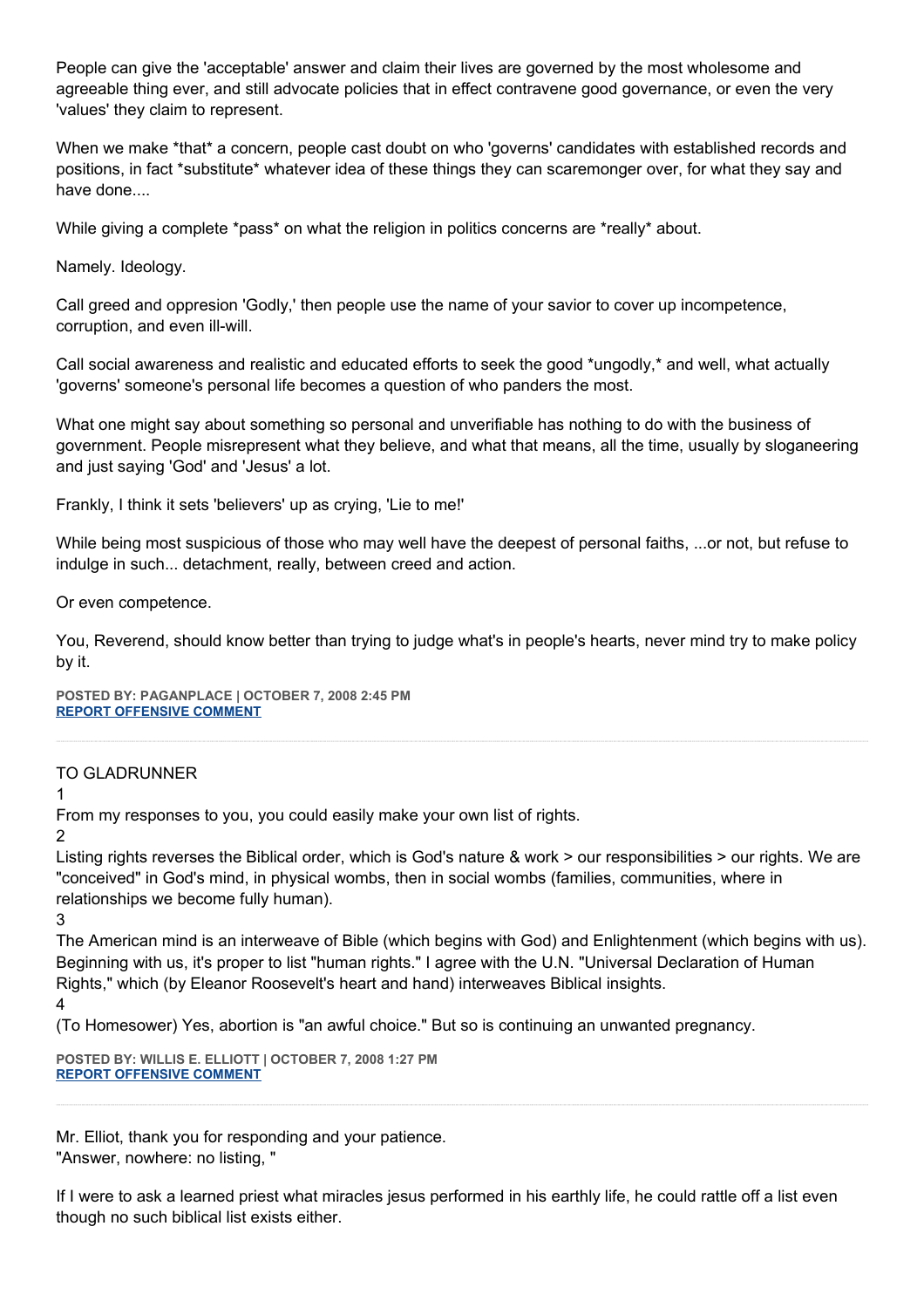Perhaps my question wasn't phrased academically precise enough. I simply want to know what 'full human rights' are in the bible. I ask that you present them in list form so I, a mere simple commoner might understand.

As for your second point, that I may not have understood your original main point, I disagree. I do not question 'first breath' and abortion as you have presented it, at all.

**POSTED BY: GLADERUNNER | OCTOBER 6, 2008 11:28 AM [REPORT OFFENSIVE COMMENT](mailto:blogs@washingtonpost.com?subject=On%20Faith%20Panelists%20Blog%20%20%7C%20%20gladerunner%20%20%7C%20%20Palin%20and%20Biden:%20%20Do%20Their%20Religious%20Beliefs%20Matter?%20%20%7C%20%204545734&body=%0D%0D%0D%0D%0D================%0D?__mode=view%26_type=comment%26id=4545734%26blog_id=618)**

Dr. Elliot,

I greatly appreciate your responding to comments.

I do take exception to your belief that our human rights begins with the drawing of breath. You explain it very clearly, but I am wondering what you do with the text "while I was in the womb you knew me?" I would suggest that our human rights would begin with God's knowing us.

That said, I also accept that we cannot, biblically or scientifically, state with certainty where life begins. I propose that we accept this limitation of knowledge but err on the side of life. That is, since we cannot know if the fetus is yet a human in God's eye we had best leave it alone. Conversely, since we cannot state definitively that it is human, punishment for having an abortion should never equal the punishment for murder, but only severe enough to discourage the potential killing of human life.

I will add one more reason why I think that abortion is a sin (if not necessarily murder). Even liberal supporters of abortion, including women, refer to it as an awful choice and claim it is never an easy choice. Why should this be if its just a collection of cells? I propose that the reason it is such a difficult thing is that our inner conscience recognizes that a crime is in progress.

**POSTED BY: HOMESOWER | OCTOBER 5, 2008 10:20 PM [REPORT OFFENSIVE COMMENT](mailto:blogs@washingtonpost.com?subject=On%20Faith%20Panelists%20Blog%20%20%7C%20%20homesower%20%20%7C%20%20Palin%20and%20Biden:%20%20Do%20Their%20Religious%20Beliefs%20Matter?%20%20%7C%20%204545599&body=%0D%0D%0D%0D%0D================%0D?__mode=view%26_type=comment%26id=4545599%26blog_id=618)**

# TO GLADRUNNER

Thank you for persisting with your question, which you first expressed as "where in the bible" are "'full human rights'" "listed"?

1

Answer, nowhere: no listing, as one should expect in a text on morality on ethics or political science. The Bible centers not on one's rights/responsibilities but on the Great Story (Metanarrative) of God from creation (beginning with the Singularity, the Big Bang) to the consummation (the End of the world or cosmos or universe). By various literary genres, chiefly stories, the Bible bespeaks personal and societal virtues/vices promoting/threatening human life. / A personal example, freedom (Galatians 5:1); a societal example, separation of church and state (Matthew 22:15-22).

 $\mathfrak{p}$ 

You said you got my main point, but I'm not sure. If you did, why did you not see the right involved in a fetus' not becoming a full human being (Hebrew "nephesh," in Genesis 2:7) before taking the first breath of air? The Biblical basis of abortion ethics is that a pregnant is a "nephesh" (a fully human being) and the conceptus/embryo/fetus inside her is not; so the full human being has "the right to choose." (Jewish authorities have this point of view, but variously limit the choosing on the case-by-case basis.) / The Bible's only abortion story is of an accident (Ex.21:22-23): the guilty must pay a fine for a property violation (the aborted having been the parents' property); if the woman were injured or killed, the case would have been not civil but criminal. The Bible cannot rightly be used to support the notion that abortion is murder. / Since the Bible is FREEDOMoriented, the burden of proof is on those who would deny freedom. Ditto for America in contrast to the old Europe, source of our founding immigrants.

# 3

Another implicit right in what I wrote to you is the right to be free from interference with your personal & familial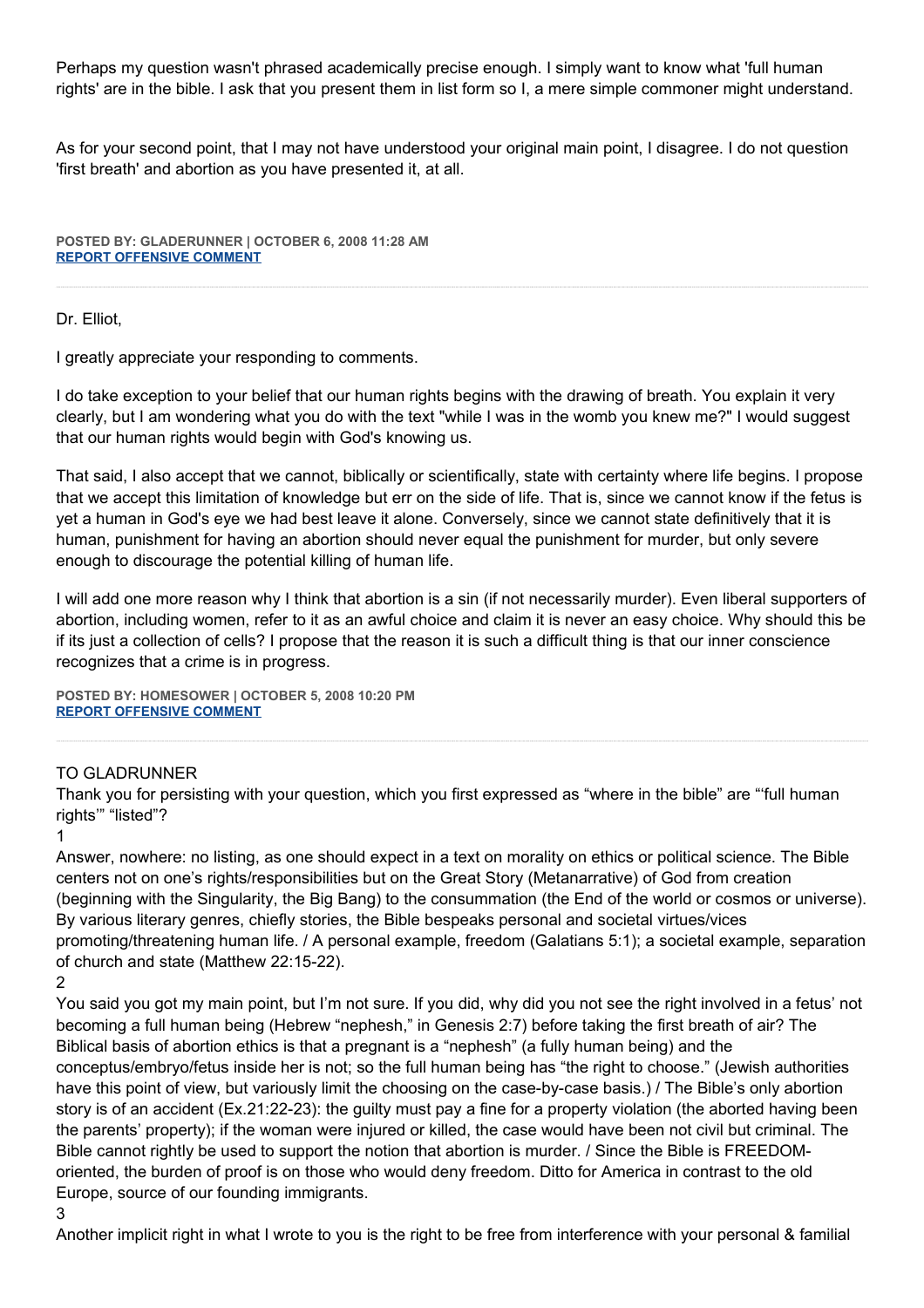practice of the "fellowship with God" for which God created you. Your God-given "dignity" grounds your freedom of worship, which appears in the First Amendment to the U.S.Constitution (& in the U.N.'s Universal Declaration of Human Rights, for which the Bible was the basic source). 4

The Bible's commandments are LOVE-oriented. Because we are created for fellowship with God, the first of the Ten Commandments is "You shall love the Lord your God." (Dante, in beginning his classic "The Divine Comedy," speaks of "the Love that moves the worlds.") Jesus says (Matthew 22:37-40; also in Mark & Luke) that all the commandments "hang" (as on a peg) on loving God and "your neighbor as you love yourself." Again, what rights are implicit of obeying the commandment to love our neighbor and ourself? The principles, values, & virtues are not difficult to spell out (and, as I said, are [cumulatively] detailed, though not listed, in the Bible). / The priority of love appears, past the classical virtues (justice, wisdom, courage, temperance), as the apex of the Christian virtues (faith, hope, love ["and the greatest of these is love" – First Corinthians 13:13]).

**POSTED BY: WILLIS E. ELLIOTT | OCTOBER 5, 2008 5:37 PM [REPORT OFFENSIVE COMMENT](mailto:blogs@washingtonpost.com?subject=On%20Faith%20Panelists%20Blog%20%20%7C%20%20Willis%20E.%20Elliott%20%20%7C%20%20Palin%20and%20Biden:%20%20Do%20Their%20Religious%20Beliefs%20Matter?%20%20%7C%20%204545490&body=%0D%0D%0D%0D%0D================%0D?__mode=view%26_type=comment%26id=4545490%26blog_id=618)**

# Mr. Elliott:

God made Adam. He did not give birth to him. As such, there was no time in the womb for Adam to undergo, and your point seems meaningless.. Of course, this is taking one of the two creation stories extremely literally, and as such, they contradict each other and neither remains credible.

"Before I formed you in the womb I knew you." Jeremiah 1:5 As such, Adam was conceived by the Lord and lived before he was placed on earth.

Do you believe humans are not alive until they take their first physical breath? I'm a little confused.

**POSTED BY: BMORRIS244 | OCTOBER 5, 2008 3:14 PM [REPORT OFFENSIVE COMMENT](mailto:blogs@washingtonpost.com?subject=On%20Faith%20Panelists%20Blog%20%20%7C%20%20bmorris244%20%20%7C%20%20Palin%20and%20Biden:%20%20Do%20Their%20Religious%20Beliefs%20Matter?%20%20%7C%20%204545460&body=%0D%0D%0D%0D%0D================%0D?__mode=view%26_type=comment%26id=4545460%26blog_id=618)**

"By chopping off my sentence's last ten words, you were able to ask a question irrelevant to my point"

I agree, that's because I got your main point and don't need to have it further explained. It's the first part I don't understand.

"As for human rights, the Bible has much to say in detail about them, all of them derived from the dignity of being created for fellowship with God"

You say the bible has much to say in detail about human rights. I simply wish to know what you are referring to. Without knowing what these human rights are, it is difficult to make sense of the full sentence.

**POSTED BY: GLADERUNNER | OCTOBER 3, 2008 3:55 PM [REPORT OFFENSIVE COMMENT](mailto:blogs@washingtonpost.com?subject=On%20Faith%20Panelists%20Blog%20%20%7C%20%20gladerunner%20%20%7C%20%20Palin%20and%20Biden:%20%20Do%20Their%20Religious%20Beliefs%20Matter?%20%20%7C%20%204545055&body=%0D%0D%0D%0D%0D================%0D?__mode=view%26_type=comment%26id=4545055%26blog_id=618)**

# TO GLADRUNNER:

By chopping off my sentence's last ten words, you were able to ask a question irrelevant to my point, which is that full human life (in the current media phrase, "full human rights") begins --according to the Bible--when one takes one's first breath of air. / In Genesis 2:7, God as Potter shapes clay into a what was to become a human being, then blows into its nostrils "the breath of life," it expels the air, and "Adam" takes his first breath to become "a living person." Many other such scriptures use the Hebrew word "ruach," which means "spirit" as well as "breath." For example, Jesus breathed on his disciples and said, "Receive the Holy Spirit" (Gospel of John